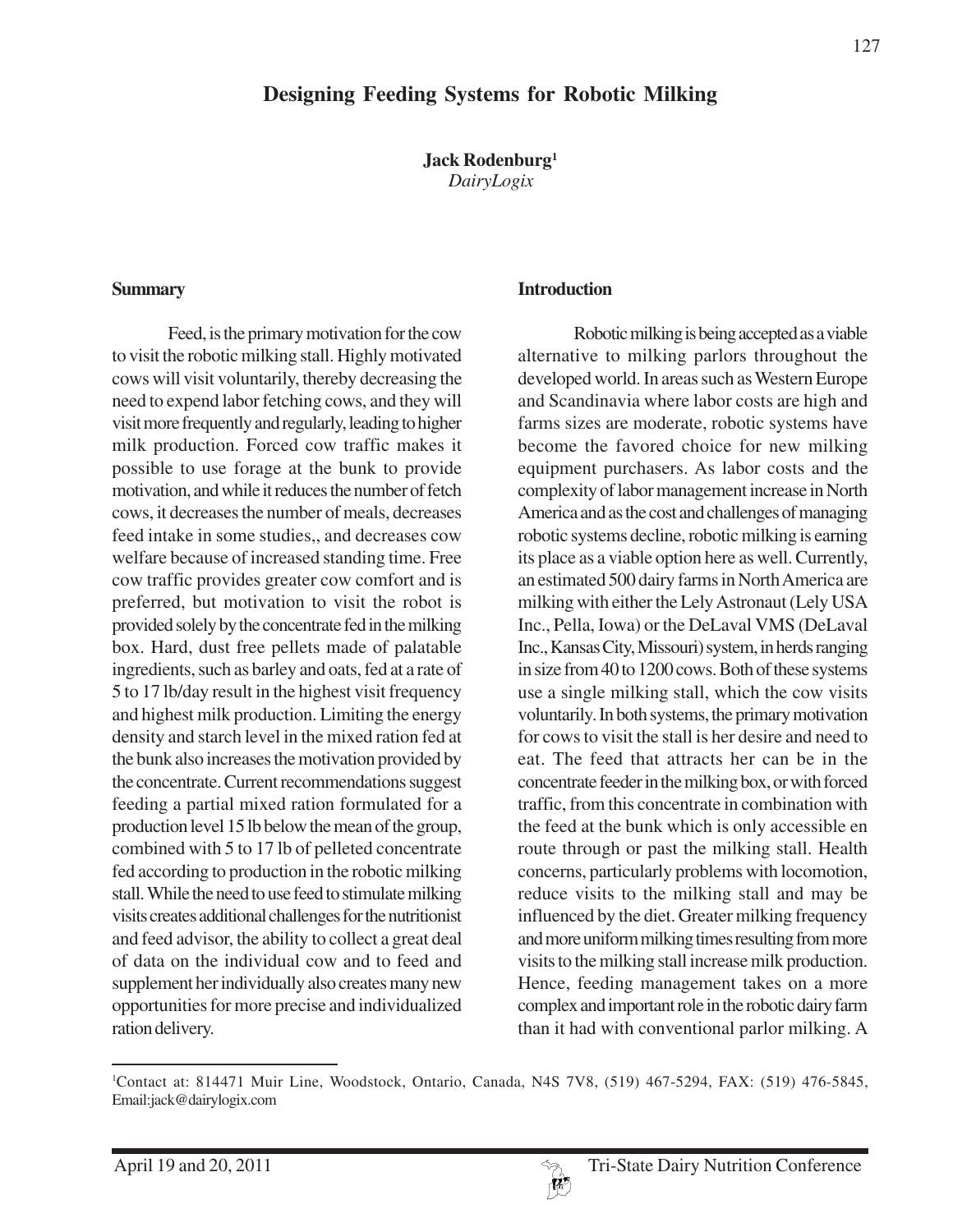completely different approach to feeding is required. When nutrition advisors fail to recognize this, new robotic milking herd start ups often have very disappointing results.

### **Goals in Feeding the Robotic Dairy**

The goals of traditional dairy feeding programs include meeting the nutritional requirements of the cow in a way that ensures that she stays healthy, using feed ingredients that are economical, and using labor efficient and cost effective feed delivery systems. With robotic milking, there is a very important fifth goal: enticing the cow to visit the robotic milking stall regularly and frequently.

### **The Performance Spiral When Milking is Voluntary**

Interactions among the activity or behavior of the dairy cow; her diet and feed consumption; her health; and her milk production are complex and become even more complex with voluntary milking. Part of the complexity among these relationships is that none can claim to be distinctly "cause" and none is distinctly "effect". For example, standard feeding management advice encourages producers to provide fresh feed more often, to stimulate a change in behavior, in the form of more frequent meals. This change in behavior is predicted to "cause" a change in diet, in the form of higher feed intake, which subsequently "causes" higher milk production. Alternatively, diet may drive behavior; when a low fiber, high grain ration is blamed for a high incidence of lameness, "causing" a change in behavior in the form of fewer trips to the feed bunk, it subsequently "caused" lower feed intake and lower production. But, when 3x milking elicits an 8 to 12 lb production response, higher production "causes" greater feed intake. In these examples, each of the 4 attributes (behavior, diet, health, and production) is "cause" in some cases and effect in others. When cows are milked at fixed intervals, external control of the "milking frequency" variable

may limit variation in the other attributes. For example, under conditions of heat stress, cows reduce their activity and reduce their feed intake. Production suffers, but twice daily milking provides a baseline stimulus for production. Robotic milking is voluntary and variable, adding a new dimension to these interactions. If hot weather reduces activity, it results in both lower feed intake and reduced milking frequency. Without a fixed, milking interval, heat stress in the robotic herd could start a downward spiral of reduced interest in feed, leading to less frequent milking, leading to lower production, and in turn, even less interest in feed, etc. Based on this example, feeding management and an understanding of the interactions between diet, behavior, health, and production take on a greater importance when robotic milking is considered.

## **Using Feed as an Enticer for Robotic Milking**

Early research with robotic milking showed that without a feed incentive, voluntary attendance at the milking stall is poor and highly variable. Feeding concentrate in the milking box, or forage or concentrate after passing through the milking box (forced cow traffic), improves attendance for milking. Although all commercial robotic systems currently offer concentrate in the milking box, and some use a form of forced cow traffic, failure of some cows to attend voluntarily remains a concern. The number of cows which must be fetched has been reported to be as low as 6% (Van't Land et al., 2000) on Dutch farms and as high as 19% on commercial farms in Ontario (Rodenburg and Wheeler, 2002). In recent years, design improvements that have made the cow more comfortable in the milking stall, such as more space and the removal of the butt plate and adjustable manger in some models, has improved milking frequency and reduced the number of cows fetched. In systems that still use these space limiting devices, adjusting them properly is an important factor in improving voluntary attendance.

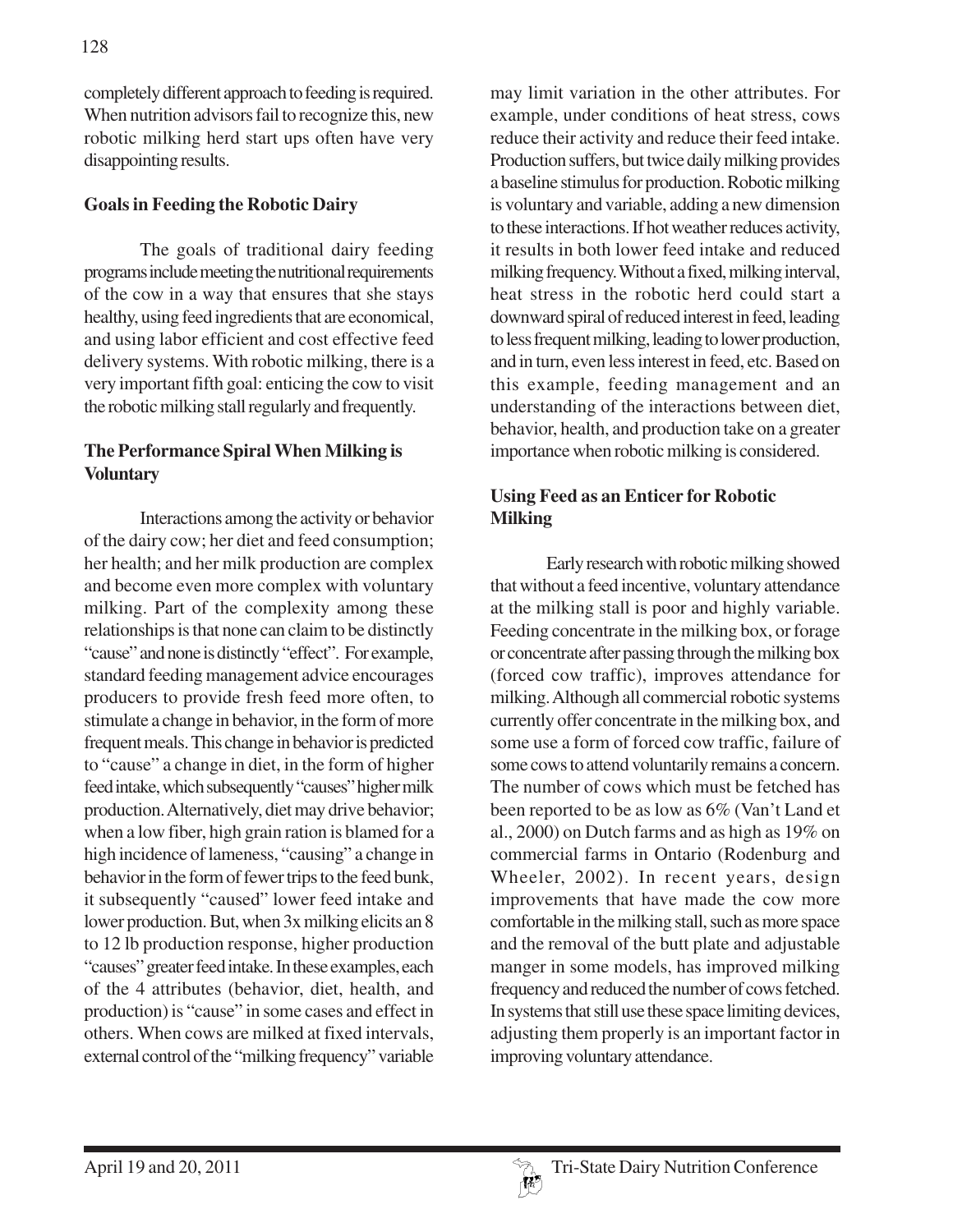A general understanding of eating behavior is useful for assessing how eating is altered by robotic milking feeding strategies. Dado and Allen (1994) reported that cows in a tiestall barn spent 300 min/ day eating, and 11 meals of 5.1 lb for high producers and 3.7 lb for low producers. These cows drank water 14 times per day, while cows in loose housing (Andersson, 1987) drank 6.6 times per day. In a freestall setting, cows consumed 12.1 meals of TMR daily (Vasilatos and Wangsness, 1980).

#### **Forced Versus Free Cow Traffic**

Numerous studies have shown that attendance, while no longer "voluntary" in the pure sense, can be improved by forcing the cow to enter the robotic milking stall or an associated selection gate en route from the resting area to the feed manger or on her return from the manger to the resting area. This is commonly referred to as "forced" cow traffic. There are at least 4 common variations of "cow traffic" strategies used in robotic milking herds today: (1) Free cow traffic, where cows can access feeding and resting areas of the barn with no restriction; (2) Forced cow traffic with one- way gates blocking the route from the resting area from the feeding area so cows leaving the resting area must enter the milking box to be milked if the interval since the last milking makes her eligible or "refused" if the milking interval is too short. After passing through the milking stall, the cow is released to the feeding area and can only return to the resting area through a one-way gate; (3) Forced cow traffic with "pre-selection" adds an entry lane where a sort gate directs cows eligible for milking to the holding area and ineligible cows to the feeding area. This reduces waiting times for milking and for feed because only cows eligible for milking pass through the milking stall. Pre-selection can also be provided by selection gates in crossovers away from the robot, which open only for cows ineligible for milking; and (4) Feed first forced traffic is a reversal of (2) which allows cows access to the manger from the resting area via one-way gates,

129

but they can only return to the resting area through the robotic milking stall or through pre-selection gates that direct cows ineligible for milking directly to the free stalls or bedding pack.

Numerous studies report slightly higher milking frequency and a much-reduced need to fetch cows with forced traffic (Hogeveen et al., 1998; Van't Land et al., 2000). Harms et al. (2002) reported 2.29, 2.63, and 2.56 milkings and 15.2, 3.8, and 4.3 fetching acts per day with 49 cows in free, forced, and forced with pre-select traffic, respectively. The number of meals was higher at 8.9 with free cow traffic than with either forced or forced with pre-select, when cows consumed 6.6 and 7.4 meals, respectively. Forage intake decreased when cows were switched to forced traffic and went back up in the forced with preselect phase. Thune et al. (2002) reported 1.98, 2.56, and 2.39 milkings and 12.07, 3.86, and 6.46 feeding periods with free, forced, and forced with pre-selection traffic, respectively. On 7 Ontario farms with forced cow traffic (Rodenburg and Wheeler, 2002), the average number of daily visits per cow, and therefore visits to the manger to consume TMR, was  $3.40 \pm 0.44$ . This is many meals fewer than the 12.1/day reported in a trial with free access and parlor milking (Vasilatos and Wangsness, 1980). Fewer meals are associated with lower dry matter **(DM)** intake (Dado and Allen, 1994), and forced cow traffic has been shown to have this effect (Prescott et al., 1998). Preselection systems result in some improvement in feed access, but the number of meals remains lower than with free traffic. Cows in a forced traffic situation also spend more time waiting for milking and less time lying down (Winter and Hillerton, 1995). It is also of some concern that when a cow is in pain from a clinical case of mastitis or when she is lame, she will avoid milking in a free traffic situation, and this alerts the herdsman to her plight. Faced with the choice of starvation or milking, this cow is more likely to go unnoticed in a forced traffic setting.

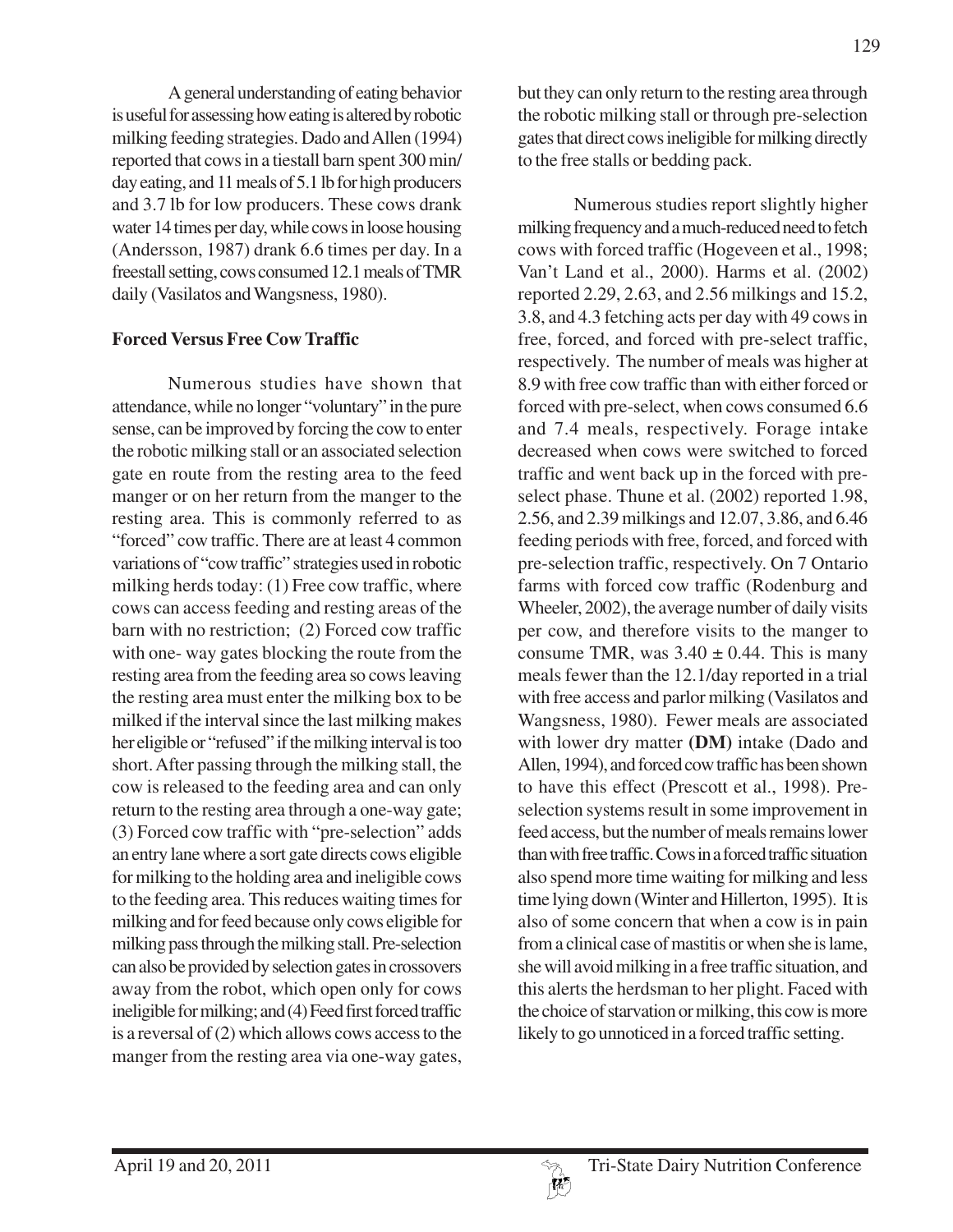In the most recent comprehensive comparison for the 2 traffic systems (Bach et. al., 2007), cows were fed a partial mixed ration and up to 6.6 lb of concentrate in the milking stall. The results summarized in Table 1 illustrate that milking behavior, eating behavior, and milk composition were all influenced by the choice of traffic system, but total DM intake and milk production were similar.

From a feeding standpoint, forced traffic reduces the need to provide highly palatable feed in the robotic milking stall. As long as there is no alternative, most cows will go through the robotic milking stall out of sheer need to consume the ration at the feed manger, but reduced number of meals, reduced feed intake, reduced resting time, and longer waiting times, especially for timid cows, make this system less desirable from the stand point of cow welfare and long-term productivity.

With current technology, there are numerous examples of robotic milking herds with free traffic that report over 3 milkings per day and very few fetch cows, and there are also numerous examples of forced traffic herds that report high feed intake, good production, and few health issues. This demonstrates that both systems can work successfully under ideal circumstances. But, when less than ideal conditions prevail with a free traffic system, the dairy farmer suffers the consequences in the form of fewer milkings and more fetch cows. With forced traffic, the cows suffer the consequences with lower feed intake and longer waiting times. Since problems are much more likely to be resolved quickly when the dairy farmer suffers, free cow traffic is the preferable management system.

## **Feeding Concentrate in the Milking Box**

The typical eating rate for pelleted concentrates is 0.45 to 0.65 lb/min. Since cows spend 6 to 8 minutes in the stall per milking, maximum concentrate fed during milking is 2.5 to 3.5 lb, or 7.5 to 10.5 lb/day for a cow visiting 3

times. Some herds are successfully increasing pellet delivery rates in the robot to as much as 1 lb/min. and 18 lb/day without seeing feed left behind. Additional grain is usually fed as part of a mixed ration in the manger or in individual feeders in the barn. The use of computer feeders with robotic milking can be organized strategically so that cows that require additional concentrate can receive it in computer feeders. These feeders can be linked to the milking software so that cows can only use them while they are ineligible for milking, or they can be located in a special exit area from the robot to further encourage traffic to the milking stall.

The concentrate fed in the milking stall is the "candy" that attracts the cow to come to the stall frequently for milking. More frequent milking shortens milking intervals and decreases variation in milking interval. Both of these outcomes increase milk production. Having fewer cows to fetch reduces labor for the operator.

The importance of feeding palatable concentrate in the milking stall is illustrated by a case study on one Ontario farm (Rodenburg and Wheeler, 2002). Initially, a low cost pellet formulated with lower palatability ingredients, and including gluten meal, canola, and tallow were fed. Poor pellet strength caused a build up of fines in the bottom of the feeders. A stronger pellet of high palatability containing 3 (vs. 0) % molasses and 96 (vs. 65) % high palatability ingredients was substituted. Voluntary visits increased from 3.40 to 4.04 and voluntary milkings from 1.72 to 2.06/cow/day. Canadian robotic milking system owners describe cows that they have to fetch for milking as "lazy" when there is no clear reason, such as inexperience, clinical mastitis, or lameness for not attending voluntarily. Using this definition, "lazy milkings" and "lazy cows" declined from 27.3% and 16.0% to 12.7% and 7.1%, respectively, when the stronger pellet replaced the weaker one. In another study (Rodenburg et al., 2004), we formulated a concentrate for what we thought was maximum

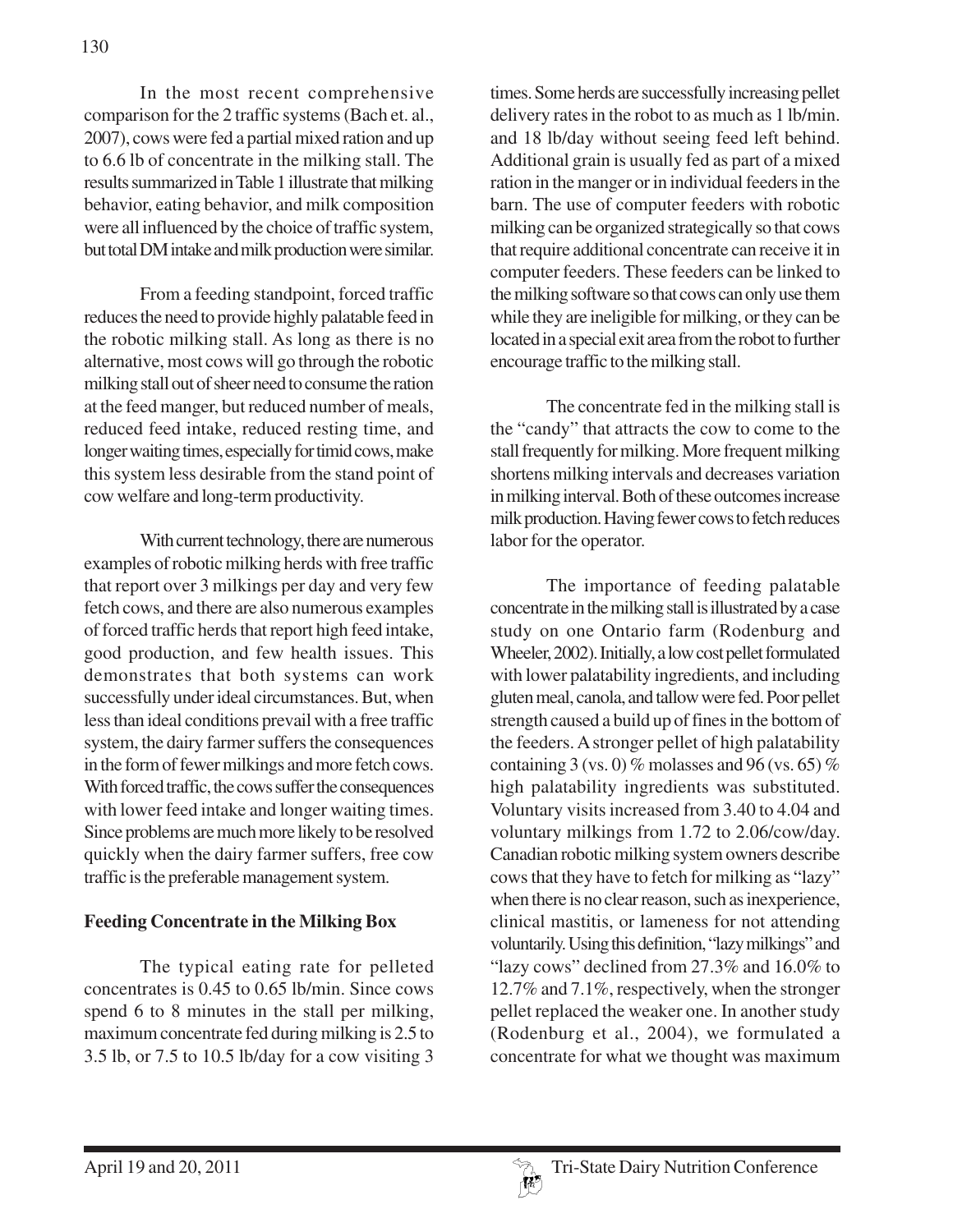palatability. Ingredients included corn, soya hulls, wheat shorts, barley, bakery meal, soybean meal, corn distillers, extruded soy meal, wet molasses, animal vegetable fat blend, vitamin mineral premix, sodium bicarbonate, salt, pellet binder, and fenugreek flavor. In comparisons to commercial concentrates on 4 farms in trials with 3 consecutive 15-day crossover/switchback feeding periods, we found that visits (3.95 vs. 4.80) and milkings (2.69 vs.  $2.81$ ) were fewer (P < 0.05) for the experimental pellet when compared to a stronger commercial pellet (shear strength of 91.2 vs. 96.0 pdi) in Trial 1. In Trial 2, the experimental pellet was compared to a different commercial product of equal shear strength, and in this trial, attendance was unaffected. In Trial 3, conducted in the same herd as Trial 2, the pellet was reformulated to exclude all mineral ingredients, but no difference in attendance was found. In Trial 4, a mixture of 50% commercial pellets and 50% high moisture corn was compared to our experimental pellet, adjusted to make it isonitrogenous with the control. As in Trial 1, number of visits (3.06 vs. 3.33) and milkings (2.34 vs. 2.49) were lower ( $P < 0.05$ ) for the experimental pellet. In this trial, shear strength of the experimental pellet was weaker, 86.9 vs. 97.7 pdi, than the commercial pellet, and there was evidence of fines in the feeder when it was fed. One of the other herds volunteered to test a mixture of 49% dried corn distillers, 49% cracked corn, 2% molasses, and 0.1% flavoring agent fed in a mash form, but during a 6-day feeding period, the number of visits decreased from 3.93 to 3.57 and number of milkings from 2.50 to 2.35. Milk production declined from 57.2 to 53.6 lb, and the trial was discontinued. These studies clearly demonstrate that the concentrate fed in the robot should be pelleted, and the pellets should be of high quality and free from fines. Feed delivery systems should be designed to minimize pellet breakdown during handling.

More recently, Danish researchers (Madsen et al., 2010) compared 7 pellet formulations and found substantial differences in the number of visits,

the number of milkings, the number of fetch cows, and in milk production, linked to the ingredients used in the pelleted concentrates (Table 2). As illustrated, cows preferred a barley and oats combination, followed by a wheat based concentrate, both of which resulted in more milkings and visits without milking than a standard pellet. Pellets made from corn or only barley was slightly less palatable and resulted in a similar number of visits as the standard pellet, while a fat enriched pellet and one based on dried grass resulted in significantly fewer visits and lower milk production. Danish workers have also demonstrated a preference for barley/oat mixtures over corn in other studies with computer feeders. The term "refusals" used in Table 2 may be confusing to a nutritionist unfamiliar with robotic milking. A "refusal" is a visit to the milking stall by a cow that is not yet eligible for milking because the time elapsed since the last milking is shorter than the minimum interval programmed into the milking software. Since cows are only fed in the stall during milking, a refusal is not rewarded with feed. A high number of refusals indicate cows are eager to visit the milking stall and are returning shortly before their minimum milking interval criteria is met. The sum of milkings and refusals represents the total number of visits by the cow to the milking stall.

In studies of feed palatability, higher intake for flavored concentrates (Arave et al., 1989) and sweeteners (Weller and Phipps, 1989; Nombekala et al., 1994) has been reported in some trials but not in others (Murphy et al., 1997). Published palatability ratings for feed ingredients tend to be based on field experience rather than controlled studies (Amaral-Phillips and Hemken, 1993; Maiga et al., 1997). Highest palatability is assigned to brewers grains, distillers grains, hominy, molasses, and beet pulp. Soybean meal, roasted soybeans, corn, barley, and wheat midlings rank intermediate; raw soybeans and canola meal are ranked low, and corn gluten meal, blood meal, meat meal, fish meal, tallow, bypass fats, mineral mixes, buffers, and niacin rank very low. Pellets are clearly favored over mash,

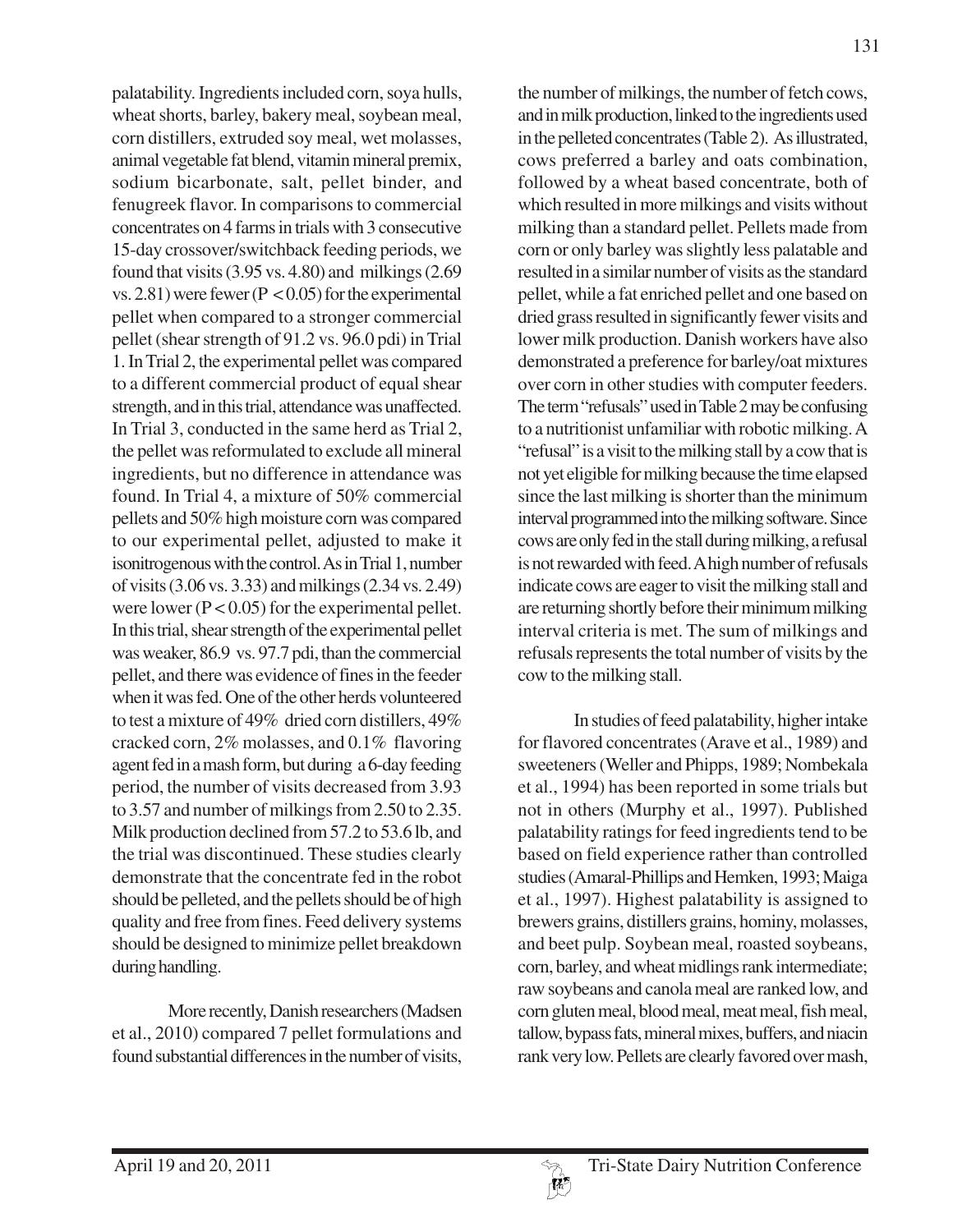and heat-treated rapeseed meal or barley with 10% rapeseed fatty acids,10% palm oil, or 10% glycerol were all preferred over ground expeller palm kernel (Sporndly and Asberg, 2006). DeLaval robotic specialists suggest that caramel flavoring added at 0.5 lb/ton to the robot pellet is thought to enhance palatability (Futcher, 2011).

The amount of pellets fed in the robotic milking stall appears to have less influence on visiting behavior than the composition and pellet strength. Feeding 6.6 or 17.6 lb of pellets in the robotic milking stall to cows fed a high corn silage diet at the manger did not result in any difference in the number of milkings or the number of cows that required fetching (Bach et al., 2007). In this study, the ration fed was quite energy dense, and it is likely that this reduced the attraction offered by higher levels of concentrate in the milking stall. A study at the University of Ghent (Hauspie, 2008) summarized in Table 3 revealed that visits and milk production increased when the amount of concentrate in the mixed ration in the manger was reduced by 30% or 4.0 lb/cow, and the amount of concentrate fed in the milking stall was increased by 12% or 1.54 lb. Despite lower grain feeding, milk production went up in response to more frequent milking.

Varying the amount of concentrate fed in the milking stall according to production can also decrease grain feeding and associated feed cost. Since the concentrate dispenser in the robotic milking stall delivers feed on a volume basis, it is essential that it be calibrated after each new load of feed is delivered and on a regular basis between deliveries as well. Pellet ingredients, pellet strength, and quantity fed can all affect visit behavior, and visits and milkings drive production, so nutritionists need to pay careful attention to pellet formulation, manufacturing, and handling. This product is the "candy" for robotic milking units.

#### **Grazing and Automatic Milking**

Grazing and automatic milking have been successfully combined in research studies (Sporndly and Wredle, 2002; Ketelaar-DeLauwere et al., 2000) and on commercial farms (Jagtenberg and VanLent, 2000). When distances to pasture increase, especially beyond 400 meters (Wiktorsson and Sporndly, 2002; Sporndly and Wredle, 2004), milk production, milking frequency, and grazing time for late summer pasture declined, suggesting pastures close to the barn are preferred. Providing more supplementary forage in the barn did not increase milk yield in cows grazed 260 meters (868 ft) from the robotic milking system (Sporndly and Wredle, 2004). With distances to pasture of up to 330 meters (1089 ft), no differences in milking frequency or milk production were found when water was offered only in the barn vs. in the barn and in the pasture (Sporndly and Wredle, 2005).

Traffic management strategies that offer water and supplementary feed prior to milking and direct cows back to pasture are suggested as a way to encourage frequent attendance. The Lely company recommends strip grazing and directing cows to new pastures twice daily using a selection gate at the barn exit that directs cows ineligible for milking to a new pasture twice daily (Van Mourik et al., 2008a; Van Mourik et al., 2010).

#### **High Grain Diets and Automatic Milking**

In North America, the more continental climate favors diets of whole plant corn and alfalfa silages, which are more easily fed from storage. Because grain is inexpensive and investment in housing is high, diets with a high concentration of grain, which support high milk production, are favored. Mixing all grain, forage, and supplement ingredients into a TMR provides the accuracy of formulation and control of fiber level needed to minimize the risk of digestive disturbance with these diets. The need for concentrate in the milking box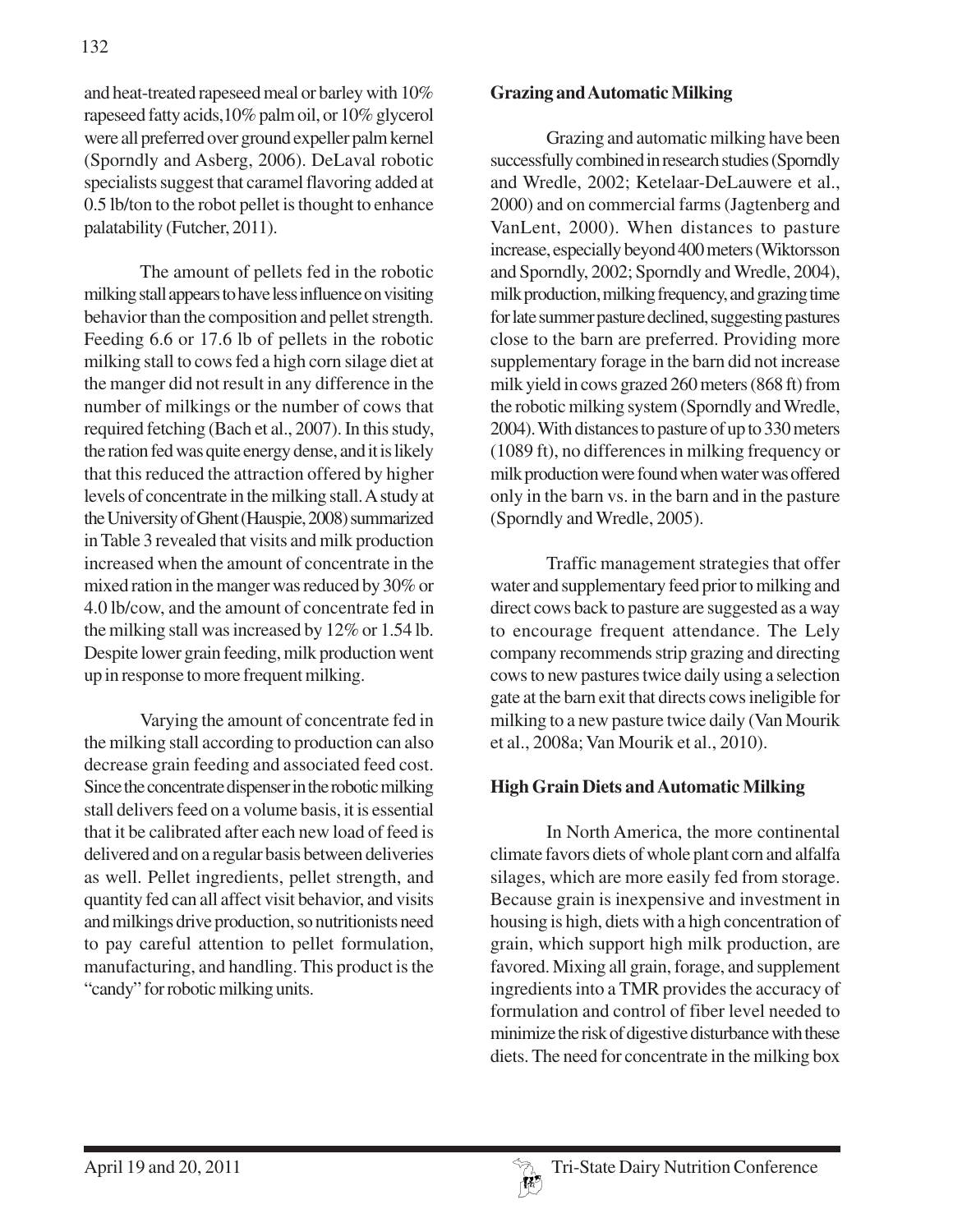conflicts with traditional feeding practices in the US and Canada. Purchased pelleted concentrates cost more than the high moisture grains they replace. Feeding grain separate from the TMR can lead to situations where the maximum concentrate to forage ratio is exceeded when TMR intake is depressed. Field data (Rodenburg and Wheeler, 2002) suggest that in robotic milking herds where a high grain TMR is fed at the manger, frequency of voluntary milking is lower and more cows must be fetched as illustrated in Figure 1. Measures of voluntary milking appear impaired in diets with more than 1.66 Mcal Ne<sub>r</sub> per kilogram DM (0.75 McalNE<sub>r</sub>/lb DM) or more than 48% concentrate.

High grain diets are associated with laminitis (Manson and Leaver, 1988), and perhaps the 3 farms above 1.66 Mcal Ne<sub>r</sub>/Kg in Figure 1 suffer from a level of "subclinical" laminitis, which is decreasing the mobility of cows. Carbohydrate level and fermentation rates; matching rumen availability of protein; and the level and form of dietary fiber are key factors which influence rumen acidosis and laminitis. Limits of 25 to 35 % NDF, with 75% from forage, 35 to 40% nonstructural carbohydrates, 30 to 40% starch in the dietary DM, and a ratio of forage NDF to ruminally degradable starch of > 1:1 have been recommended (Nocek, 1997).

An Israeli trial assessing the impact of replacing pellets made with high starch grains with isocaloric pellets made with soy hulls and corn gluten feed high in digestible fiber revealed higher milk production (94 vs. 86 lb/day), but milking frequency at 3.12 and 3.16 visits per day was not different (Halachmi et. al., 2009).

According to NRC (2001), predicted DM intake for a cow fresh 11 days producing 90 lb of 3.5% fat and 3.0% protein is 36.8 lb or 35% less than for the same production at 90 days in milk. When a portion of the grain is fed separately in the milking box, TMR intake depression in early lactation means that a small amount of grain can

cause the above guidelines to be exceeded. Grain fed in the milking box should be limited to 4.4 lb/ day at calving and increased slowly over several weeks while appetite and TMR intake stabilize.

Cows on high grain diets may also be less aggressive due to a direct metabolic effect. Cows on high grain diets spend less time eating and ruminating and more time resting (Robinson and McQueen, 1997), and consume fewer meals (Friggens et al., 1998). With fewer meals, directed cow traffic becomes less effective.

The type of diets described as high grain and high energy in this paper are typical of programs commonly used with high producing TMR herds in North America. If these diets result in poorer voluntary attendance for milking and lower milking frequency, understanding this relationship better will be an important area of future research.

The current trend in herds with an automatic milk system in Canada is toward less grain feeding. The standard recommendation from Lely (VanMourik et. al., 2008b) is to balance the partial mixed ration **(PMR)** fed in the manger for a production level that is 15 lb below the average production of the group and to selectively feed pelleted concentrate at a rate of 5 to 17 lb/day according to production for all cows fresh more than 4 weeks. When a new herd is started on robotic milking, cows should be acclimatized to the pellets by feeding them at the manger until the robotic milking stalls are installed. Switch the concentrate to the milking stall at start up. DeLaval recommends a default value of 8 lb of concentrate per cow in the milking stall at start up, combined with a mixed ration in the manger (Futcher, 2011). After start-up, concentrate feeding can be adjusted using tables with a range of 4 to 14 lb/cow/day with free traffic. More moderate upper limits are suggested for forced traffic applications. Grain feeding in the first 2 to 3 weeks of lactation is very conservative. In the past, it was common for rations to be formulated to

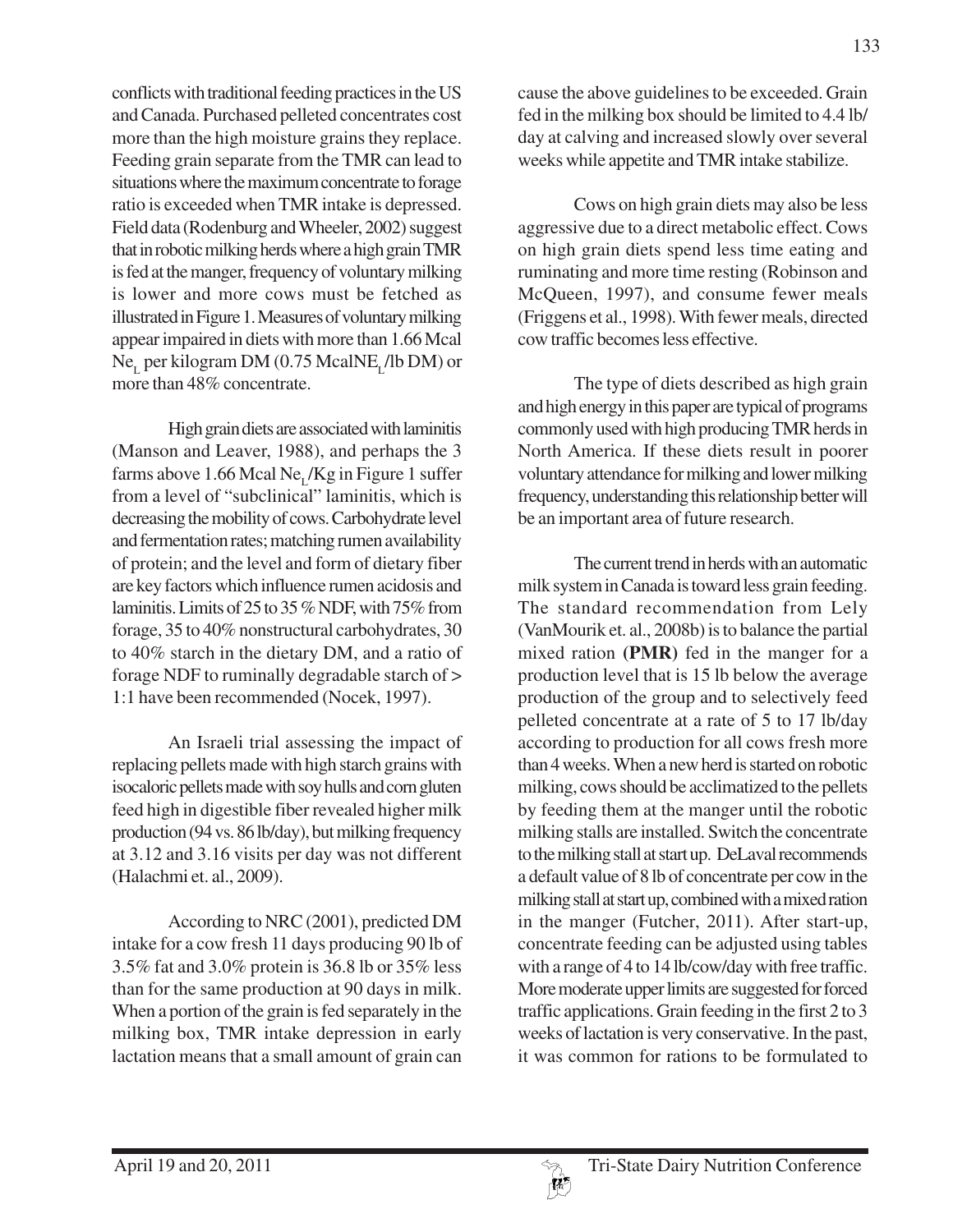provide 110 to 115% of the nutrient requirements of the average cow. These diets are now being evaluated for "feeding efficiency", which the feed advisor defines as the measure of how closely the feed provided supplies the nutrients required at the current production level. Response to this shift in emphasis appears to be positive as producers report higher forage intakes, steady production, and higher attendance. In many herds, the stimulus of increased milking frequency has increased milk production, despite lower levels of grain feeding.

## **Dynamic Feeding and Other Opportunities for Greater Feeding Precision**

Currently, software can be purchased for Lely robotic milking systems that automatically optimizes the robot grain allocation for each cow in the herd based on feed and milk prices, and yesterday's production, milk composition, and milking speed of each cow, using a dynamic linear model (VanHolder et al., 2010). Although the concept of adaptive feeding models that base today's feed allocation on how the cow has responded to feeding changes in the recent past is a valid one, the present model has not been verified under North American conditions. Farmers in Europe report that during the period of low milk prices in 2009, dynamic feeding reduced grain feeding levels for many cows and increased income over feed costs (Wesselink, 2011).

The concept of dynamic feeding illustrates that robotic milking provides a unique opportunity to feed cows individually. The evolution of TMR over the last 40 years has meant that the concept of feeding the individual cow according to her nutrient requirements, as well as her individual behavior and preferences, has fallen by the wayside. Robotic milking systems are available with the capability to offer several feed types in pellet, mash, or liquid form. These systems provide daily data on milk production, milk composition, milking and eating behavior, and a wide variety of other parameters.

Additional precision management tools are available, such as DeLaval's Herd Navigator in line testing for milk urea nitrogen, and betahydroxybutyrate will add further information to enhance individual cow nutrition management. While the need to attract the cow to the stall with feed creates additional challenges for the nutritionist and feed advisor, the capability for gathering detailed information about individual cows and the capability to provide a wide variety of feeds and additives on an individual basis creates many new opportunities as well.

# **References**

Amaral-Phillips, D.M., and R.W. Hemken. 1993. Using by-products to feed dairy cattle. University of Kentucky. On-line publ. ASC-136.

Andersson, M. 1987. Effects of number and location of water bowls and social rank on drinking behaviour and performance in loose housed dairy cows. Livestock Production Science 17:19-31.

Arave, C.W., D. Purcell, and M. Engstrom. 1989. Effects of feed flavors on improving choice of ten percent meat and bone meal dairy concentrate. J. Dairy Sci. 72:563. (Abstr.)

Bach, A., C. Iglesias, S. Calsamiglia, and M. Devant. 2007. Effect of amount of concentrate offered in automatic milking systems on milking frequency, feeding behavior, and milk production of dairy cattle consuming high amounts of corn silage. J. Dairy Sci. 90:5049-5055.

Dado, R.G., and M.S. Allen. 1994. Variation in and relationships among feeding, chewing, and drinking variables for lactating dairy cows. J. Dairy Sci. 77:132-144.

Futcher, M. 2011. DeLaval marketing manager for automatic milking. Mark.futcher@delaval.com, personal communication.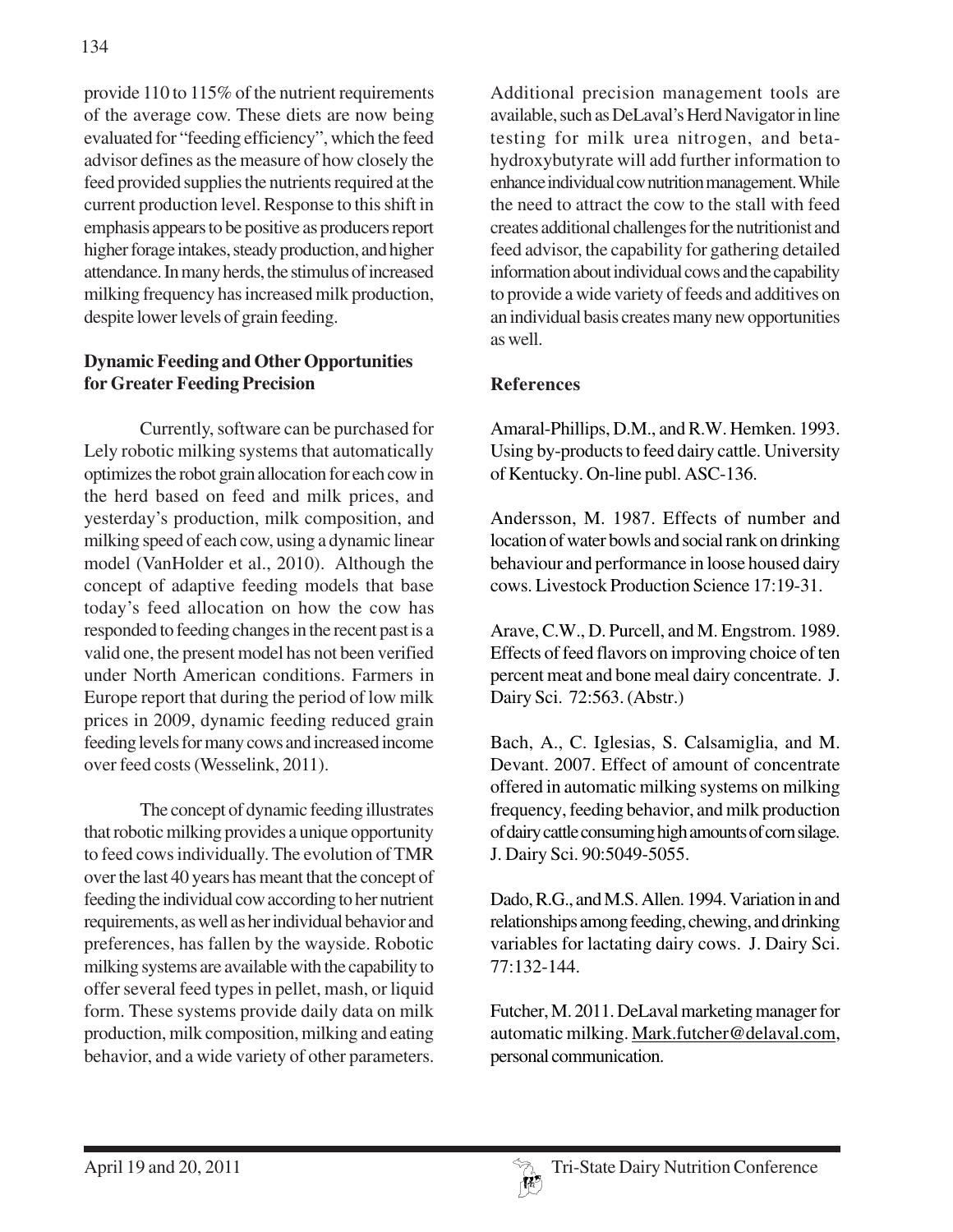Friggens, N.C., G.C. Emmans, I. Kyriazakis, J.D. Oldham, and M. Lewis. 1998. Feed intake relative to stage of lactation for dairy cows consuming total mixed diets with a high or low ratio of concentrate to forage. J. Dairy Sci. 81:2228-2239.

Halachmi, L., E. Shoshani, R. Solomon, E. Maltz, and J. Miron. 2009. Feeding soyhulls to high-yielding dairy cows increased milk production, but not milking frequency, in an automatic milking system. J. Dairy Sci. 92:2317-2325.

Harms, J., G. Wendl, and H. Schon. 2002. Influence of cow traffic on milking and animal behaviour in a robotic milking system. in Proceedings of the First North American Conference on Robotic Milking, March 20-22, Toronto, Canada, Wageningen Press, Pp II 9-II 14.

Hauspie. 2008. Reported in the Lely Monthly Management Magazine, July 2008, Lely Industries, Weverskade 10, 3155 PD, Maasland, The Netherlands.

Hogeveen, H., A.J.H. van Lent, and C.J. Jagtenberg. 1998. Free and one-way cow traffic in combination with automated milking. Proceedings of the 4th International Dairy Housing Conference St. Louis, Missouri January 28-30, Amer. Soc. Ag. Eng. pp. 80-87.

Jagtenberg, K., and J. Vincent. 2000. Robotic milking and pasturing. Praktijkonderzoek 13 (3) 7-9.

Keetelaar-De Lauwere, C.C., A.H. Ipema, C. Lokhorst, J.H.M. Metz, J. Noordhuizen, W.G.P. Schouten, and A.C. Smits. 2000. Effect of sward height and distance between pasture and barn on cows visits to an automatic milking system and other behaviour. Livestock Production Science 65(1-2): 131-142.

Madsen, J., M.R. Weisbjerg, and T. Hvelplund. 2010. Concentrate composition for automatic milking systems - Effect on milking frequency. Livestock Science 127:45-50.

Maiga, H.A., G.D. Marx, V. W. Crary, and J.G. Linn. 1997. Alternative feeds for dairy cattle in northwest Minnesota: An update. Dairy Update Issue 126. www.ansci.umn.edu/dairy/dairyupdates/ du126.htm.

Manson, F.J., and J.D. Leaver. 1988a. The influence of concentrate amount on locomotion and clinical lameness in dairy cattle. Anim. Prod. 47:185-190.

Murphy, M.R., A.W.P. Geijsel, E.C. Hall, and R.D. Shanks. 1997. Dietary variety via sweetening and voluntary intake of lactating cows. J. Dairy Sci. 80:894-897.

National Research Council. 2001. Nutrient Requirements of Dairy Cattle, 7th rev. ed., National Academy Press, Washington DC.

Nocek, J.E. 1997. Bovine Acidosis: Implications on Laminitis, J. Dairy Sci. 80:1005-1028.

Nombekela, S.W., M.R. Murphy, H.W. Gonyou, and J.I. Marden. 1994. Dietary preferences in early lactation cows as affected by primary tastes and some common feed flavors. J. Dairy Sci. 77:2393-2399.

Prescott, N.B., T.T. Motram, and A.J.F. Webster. 1998. Relative motivations of dairy cows to be milked or fed in a Y- maze and an automatic milking system. Applied Animal Behaviour Science 57:23- 33.

Robinson, P.H., and R.E. McQueen. 1997. Influence of level of concentrate allocation and fermentability of forage fiber on chewing behaviour and production of dairy cows. J. Dairy Sci. 80:681- 691.

Rodenburg, J.E. Focker, and K. Hand. 2004. Effect of the composition of concentrate fed in the milking box, on milking frequency and voluntary attendance in automatic milking systems. Proceedings International Conference on Automatic Milking, Lelystad, March 2004, pg 511.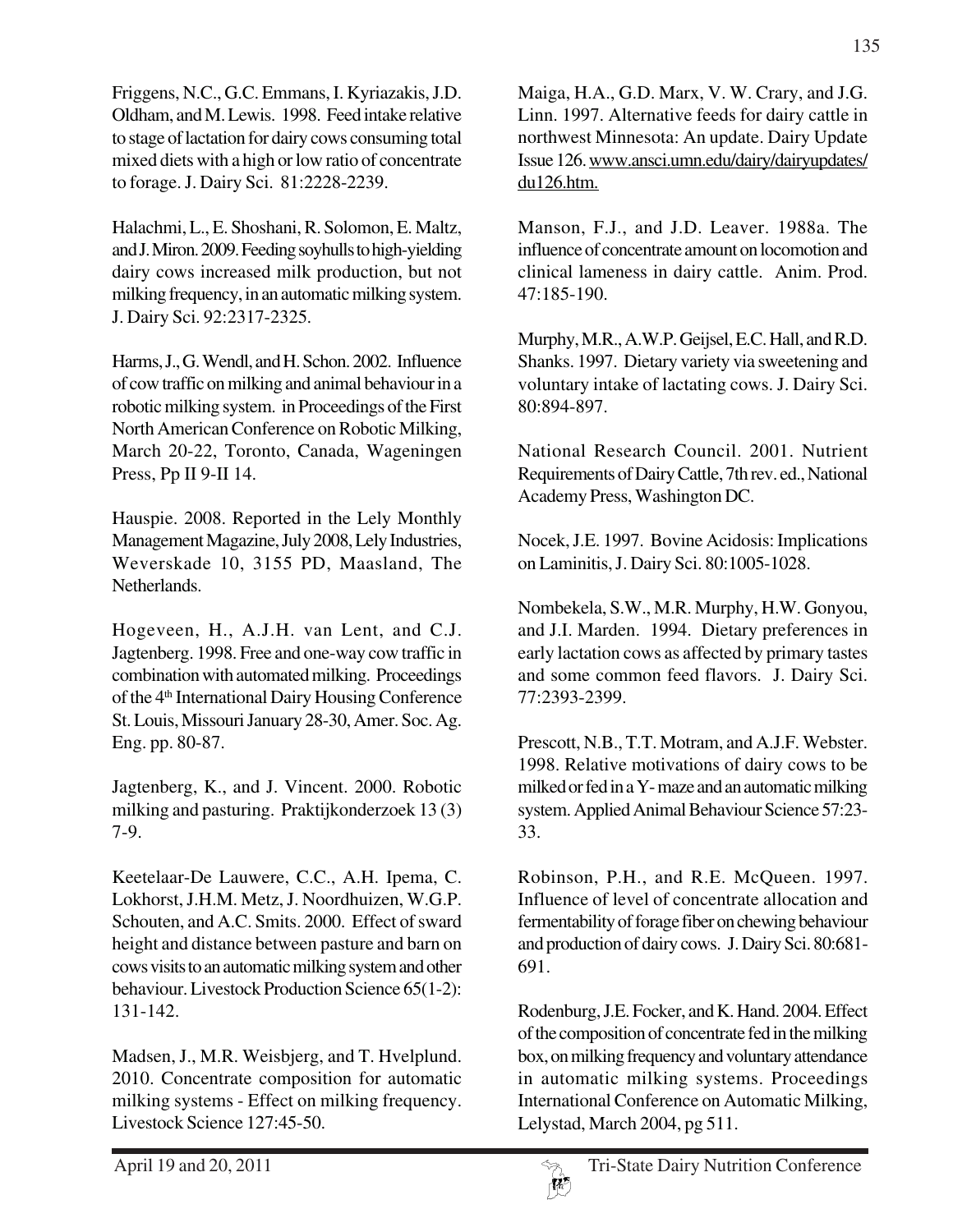Rodenburg, J., and B. Wheeler. 2002. Strategies for incorporating robotic milking into North American herd management. In: Proceedings of the First North American Conference on Robotic Milking, Toronto, Canada, pp III 18 – III 32.

Sporndly. E., and T. Asberg. 2006. Eating rate and preference of different concentrate components for cattle. J. Dairy Sci. 89:2188-2199.

Sporndly, E., and E. Wredle. 2002. The effect of distance to pasture, and level of supplementary feeding on visiting frequency, milk production and live weight of cows in an automatic milking system. Proceedings First North American Conference on Robotic Milking, Toronto, Canada, March 2002, III-76-77.

Sporndly, E., and E. Wredle. 2004. Automatic milking and grazing – Effects of distance to pasture and level of supplements on milk yield and cow behaviour. J. Dairy Sci. 87:1702-1712.

Sporndly, E., and E. Wredle. 2005. Automatic milking and grazing – Effects of location of drinking water on water intake, milk yield and cow behaviour. J. Dairy Sci. 68:1711-1722.

Thune, R.O., A.M. Berggren, L. Gravas, and H. Wiktorsson. 2002. Barn layout and cow traffic to optimize the capacity of an automatic milking system. Proceedings of the First North American Conference on Robotic Milking, March 20-22, Toronto, Canada, Wageningen Press, Pp II 45-II 50.

VanHolder, T., P. Kool, and P.P.J. van der Tol. 2010. Health and production characteristics for a dynamic feeding model. Proceedings First North American Conference on Precision Dairy Management, March 2-5, Toronto, Canada, www.precisiondairy2010.com pg 206-207.

Van Mourik, J.D., C.J. Hollander, and A. Hempenius. 2008a. Lely Monthly Management Magazine, May 2008, Lely Industries, Weverskade 10, 3155 PD, Maasland, The Netherlands.

Van Mourik, J.D., C.J. Hollander, and A. Hempenius. 2008b. Lely Monthly Management Magazine, July 2008, Lely Industries, Weverskade 10, 3155 PD, Maasland, The Netherlands.

Van Mourik, J.D., C.J. Hollander, and A. Hempenius. 2010. Lely Monthly Management Magazine. April issue, Lely Industries, Weverskade 10, 3155 PD, Maasland, The Netherlands.

Van'tLand, A., A.C. Van Lenteren, E. Van Scooten, C. Bouwmans, D.J. Gravesteyn, and P. Hink. 2000. Effects of husbandry system on the efficiency and optimization of robotic milking performance and management. In Robotic Milking: Proc. of the International Symposium held in Lelystad, the Netherlands 17-19 August, Wageningen Press. pp 167-176.

Vasilatos, R., and P. J. Wangsness. 1980. Feeding behavior of lactating dairy cows as measured by time-lapse photography. J. Dairy Sci. 63:412-416.

Weller, R.F., and R.H. Phipps. 1989. Preliminary studies on the affect of flavouring agents on the dry matter intake of silage by lactating dairy cows. J. Agric. Sci. Camb. 112:67-71.

Wesselink, W. 2011. Dynamic feeding. Western Dairy Farmer magazine, January/February issue, pg 20-26.

Wiktorsson, H., and E. Sporndly. 2002. Grazing: An animal welfare issue for automatic milking farms. In: Proceedings First North American Conference on Robotic Milking, Toronto, Canada, pp VI 32 – 42.

Winter, A., and J.E. Hillerton. 1995. Behaviour associated with feeding and milking of early lactation cows housed in an experimental automatic milking system. Applied Animal Behaviour Science 46:1- 15.

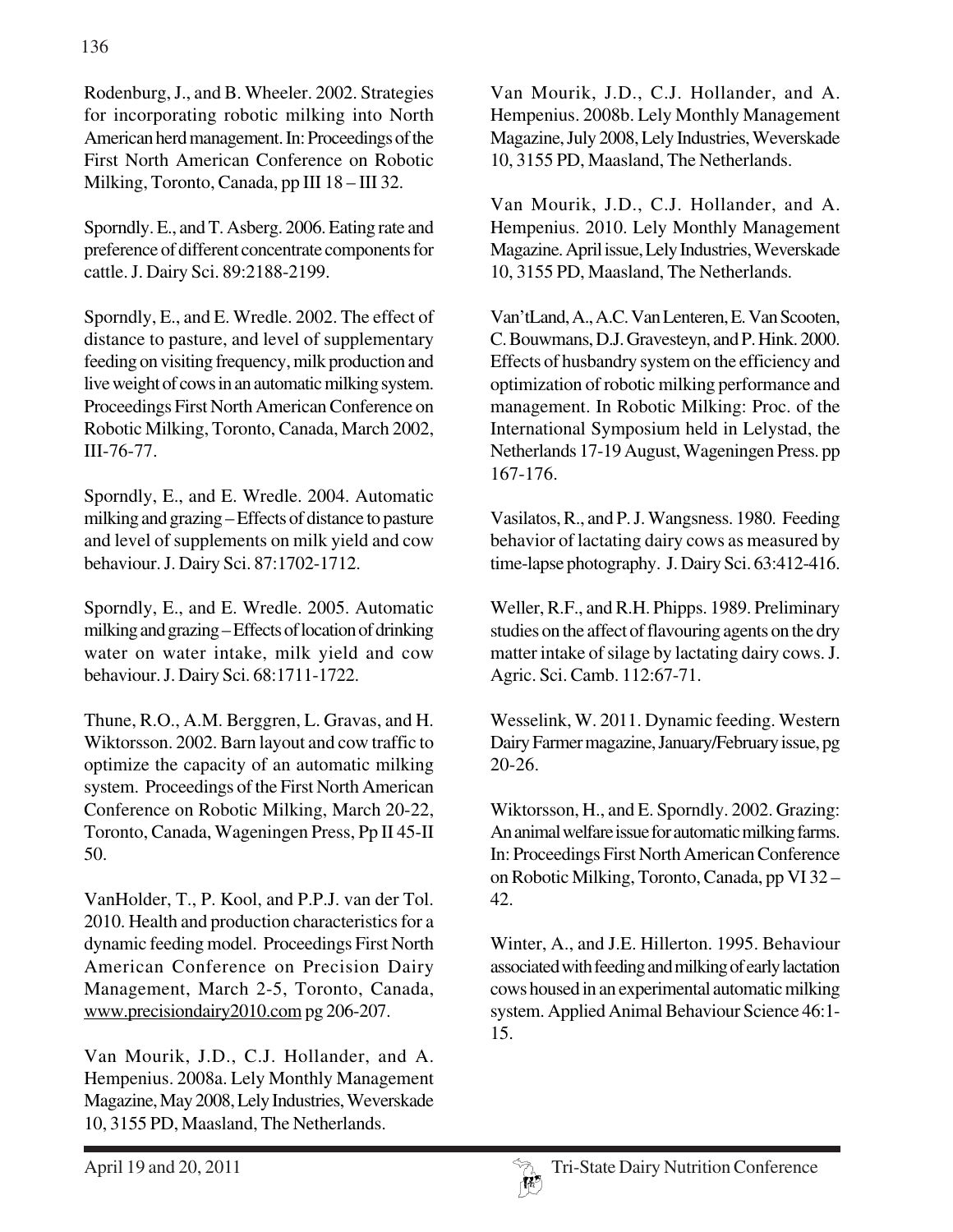| Item                    |              | Treatment             |           |            |  |
|-------------------------|--------------|-----------------------|-----------|------------|--|
| (per cow per day)       | Free Traffic | <b>Forced Traffic</b> | <b>SE</b> | $P$ -value |  |
| Total milkings          | 2.2          | 2.5                   | 0.04      | < 0.001    |  |
| Fetched milkings        | 0.5          | 0.1                   | 0.03      | < 0.001    |  |
| Voluntary milkings      | 1.7          | 2.4                   | 0.06      | < 0.001    |  |
| PMR intake (lb DM)      | 41.0         | 38.8                  | 1.34      | 0.24       |  |
| No. of meals of PMR     | 10.1         | 6.6                   | 0.30      | < 0.001    |  |
| Concentrate intake (lb) | 5.5          | 5.5                   | 0.09      | 0.99       |  |
| Milk production (lb)    | 65.7         | 68.1                  | 1.74      | 0.32       |  |
| Milk fat $(\%)$         | 3.65         | 3.44                  | 0.078     | 0.06       |  |
| Milk protein $(\%)$     | 3.38         | 3.31                  | 0.022     | 0.05       |  |

Table 1. Feeding and milking behavior, and milk production and composition of cows with free vs. forced traffic.1,2

1 Taken from Bach et al. (2007).

 ${}^{2}$ SE = standard error and PMR = Partial mixed ration.

| Table 2. Effect of concentrate formulation on robotic milking behavior and milk production. <sup>1</sup> |  |
|----------------------------------------------------------------------------------------------------------|--|
|----------------------------------------------------------------------------------------------------------|--|

|                       | <b>Standard</b> | <b>Barley</b>                                               | Wheat   | Barley/Oats | Corn | <b>Fat Rich</b> | Dried Grass |
|-----------------------|-----------------|-------------------------------------------------------------|---------|-------------|------|-----------------|-------------|
| Item                  | (Mean)          | (Effect of test feed expressed as test feed minus standard) |         |             |      |                 |             |
| <b>Milkings</b>       | 2.95            | $-0.03$                                                     | 0.17    | $0.35**$    | 0.02 | $-0.36*$        | $-0.93***$  |
| Refusals <sup>2</sup> | 2.09            | $-0.05$                                                     | 0.44    | 1.87        | 0.31 | $-0.39$         | $-1.16$     |
| Fetchings             | 0.026           | 0.028                                                       | 0.019   | 0.009       | 0.50 | 0.042           | 0.17        |
| Milk (lb/day)         | 57.5            | 0.22                                                        | $3.53*$ | 2.65        | 0.44 | $-1.98$         | $-9.04***$  |

\*P < 0.05, \*\*P < 0.01, \*\*\*P < 0.001

1 Taken from Madsen et al. (2010).

2 Number of visits to a milking stall by cows that are ineligible for milking.